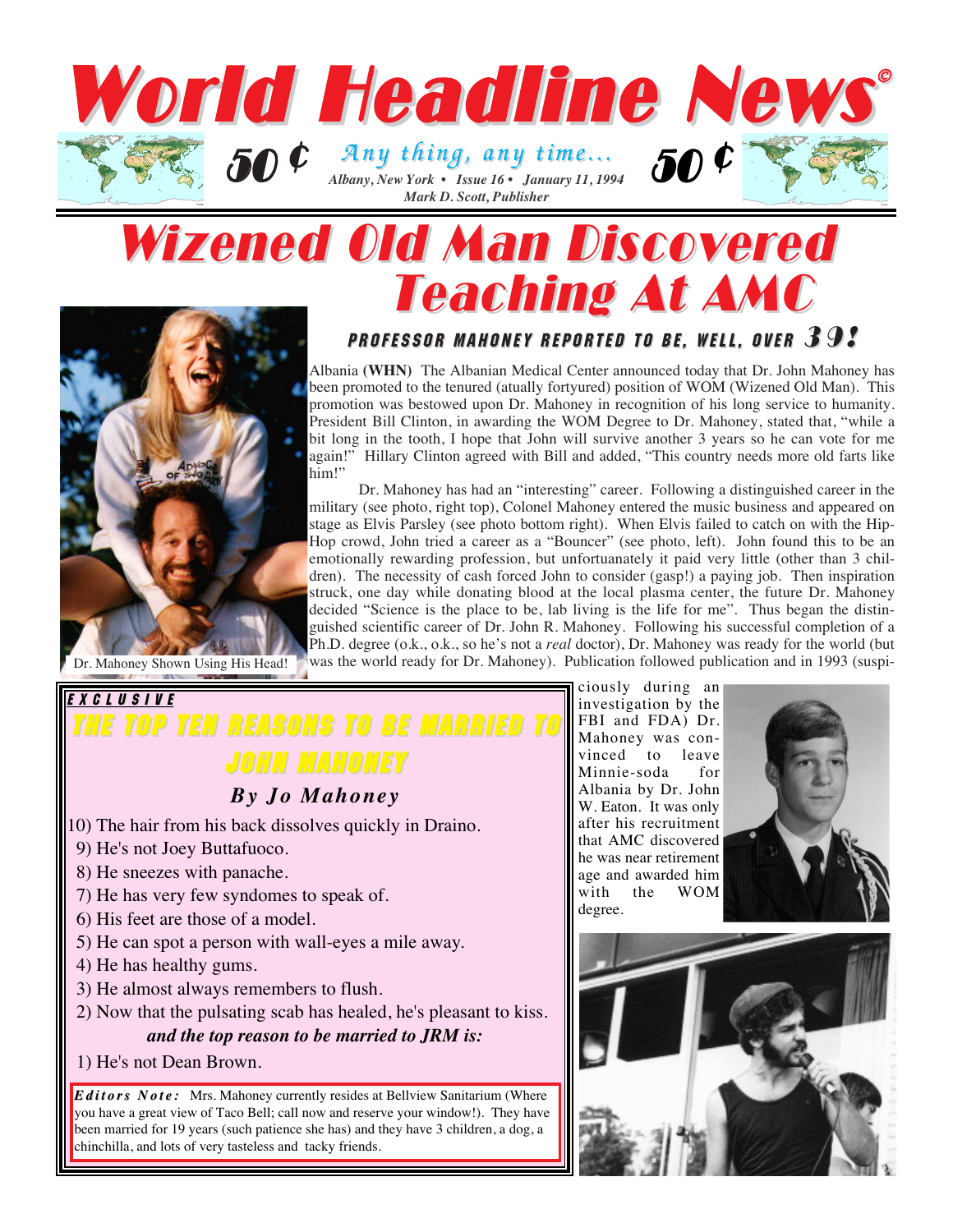### World Headline News<sup>®</sup> *• Albania • Issue 16 • January 11, 1994 • Page 2 •*



The editor of the *World Headline New***s**, Mr. Mark Scott, has had a \$10,000,000 libel suit filed against him. The plaintiff in the court action, Dr. John Mahoney, has claimed that, "irreparable harm has been done to both my professional reputation and public image".

Lawyers for the *New***s**, a highly respected tabloid, state that no libel has occurred because, "Doctor Mahoney, who by the way is not a *real Doctor,* has no professional reputation and to even suggest that he has a public image is ludicrous. We stand by our story he is head of the Mulrooney crime family!". Editor Scott assures the loyal and intelligent readers of the *World Headline New***s** that, with the exception of those incidents resulting in extended stays in the Tiajuana, Las Vegas, and Albanian prison systems, his reputation as a honest journalist is kind of spotless.

Attempts to settle out of court have not yet been successful. Editor Scott has stated, "If they think they can scare me off..., hey, where is the airport in this podunk town anyway?" A court date has not yet been set.

*see related story page: Dr. Mahoney's Mummified Brain examined by several experts, said to be in great shape for a piece of rock.*

### The Secret Life of Dr. Mahoney Wanted by Highway Patrol In 12 States! by John Mahoney (The Innocent Son!)

The reputable Dr. John Mahoney from AMC has been discovered to be leading a separate and secret life - as a maniacal driving instructor. He reportedly directs unfortunate youths along tortuous trails and old roads for his own twisted pleasure. He even went so far as to force his own son on a **suicide trip**. After profuse protestation by the son to the chosen "instructional course", the son was finally convinced it was "safe". The trusting son blundered blindly into the less famed "Arctic" tarpits (the polar cousin of the LaBrea tarpits). Struggling to stay alive in the frigid austere region of the pits, help was luckily summoned by a local penguin rancher.

**Karl Goerz, father-in-law of John Mahoney** Greetings and Best wishes from South Dakota ! Happy 40<sup>th</sup> birthday

Paid Advertisment !!! Good luck in the future to my fine son-in-law !!!

*Quick News News* On his lunch break, Dr. Mahoney walked in on a meeting of the worlds greatest philosophers and announced, "I know more than you think!"

# **The Hair Club For Men Announce the** 1994 Poster Man!

Albania **(WHN)** The Albanian Chapter of *"THE HAIR CLUB FOR MEN"* has named John R. Mahoney the 1994 Poster Man. Mr. Mahoney, when contacted by the WHN, would only say, "I'll sue you for every cent you've got! THOSE ARE DOCTORED PICTURES!"

We at the WHN only can say, "What does he know....he's not a real doctor anyway......"

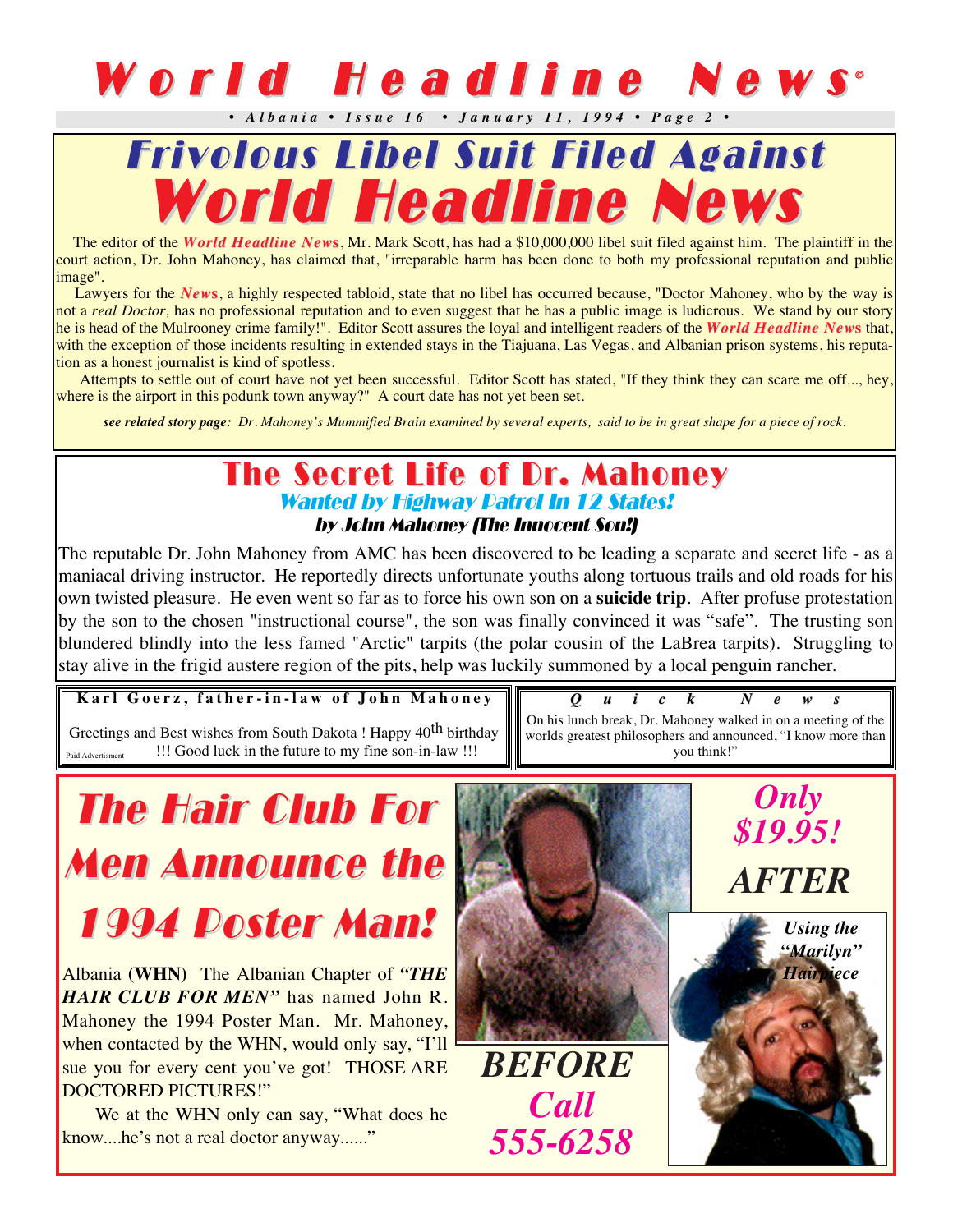# World Headline News<sup>®</sup>

*• Albania • Issue 16 • January 11, 1994 • Page 3 •* 



*Parents Deny Responsibility for Parents Deny Responsibility for Reputed Son' Son's Actions s Actions* **Claim Babies Were Switched At Birth**

Minnie-soda **(WHN)** "The kid was o.k. when we had him at the house, but I think



it's time for his real parents to take him off our hands. Please, please call soon! 1-800-TAK-EHIM"

The Real Mahoneys



#### *Have you Have you seen this seen this child?*

*He is the real John R. He the real John Mahoney! Last seen crawling towards the dog food. dog food.*



One day after supper dad came downstairs with mom and said, "I know all of you want a dog so here are some things you will have to do ..." and started talking about feeding the dog, taking the dog for walks and all kinds of responsibilities. So I said, "Is it happening dad?!?" "Well, that's all up to...( I thought he was going to say " It is all up to me.")" whoever is going to take care of the dog." said dad. The next day dad found an ad in the paper for a blacklab all the way in Shockepee. So dad told us and we went over there to look. They were aflyie cute! I went out of the room for a minute to talk to mom . I said, "Mom you know that um, black dog with the um, cute little face,

please can we ?" " I know you like the males but we have *Publisher & Editor:* to get a girl." said mom explaining why we had to get a girl. So before I knew it the dog was payed for and in the car! When we got home we named the dog **Jackson.**

**The End**



Mahoney Children

# Acknowledge Paternity!

*Bite Bullet and Wish Father a ish Father a Happy Birthday Happy Birthday*

Alps **(WHN)** In a startling event, the reputed children of

the head of the Mulrooney Crime Syndicate have acknowledged that John "Big Daddy" Mahoney is indeed their "Big Daddy".

#### *Mummified Mahoney Brain Reported to be in Mummified Mahoney Brain Reported to be in Excellent Condition! Excellent Condition!* **For a Rock**

**Albania (WHN)** Scientist from the Hold-The Mayo Clinic today issued their report on the mummified Mahoney brain. Dr. Mark Scott, Aging Director, states that, "...the Mahoney brain, as shown in this x-ray, is surprisingly uncluttered with unnecessary (or necessary) knowledge considering its age [estimated to be exactly 40 years of age as of this publication date]. Indeed, by my esteemed estimation, it approximates a vast wasteland. The obvious intellectual dryness of the brain most assuredly favored its mummification."

Dr. Sigmoid Freud, Abnormal Psychologist at the Hold-The-Mayo Clinic concurs with Dr. Scott and added that while this cranial mummification would be detected in most individuals, the extremely advanced age, as well as the expected senile dementia noted in persons of his age, served to obscure the dessication of Dr. Mahoney's brain. Mrs. Jo Mahoney is quoted as saying, "John's always been steady as a rock and now I know why!"

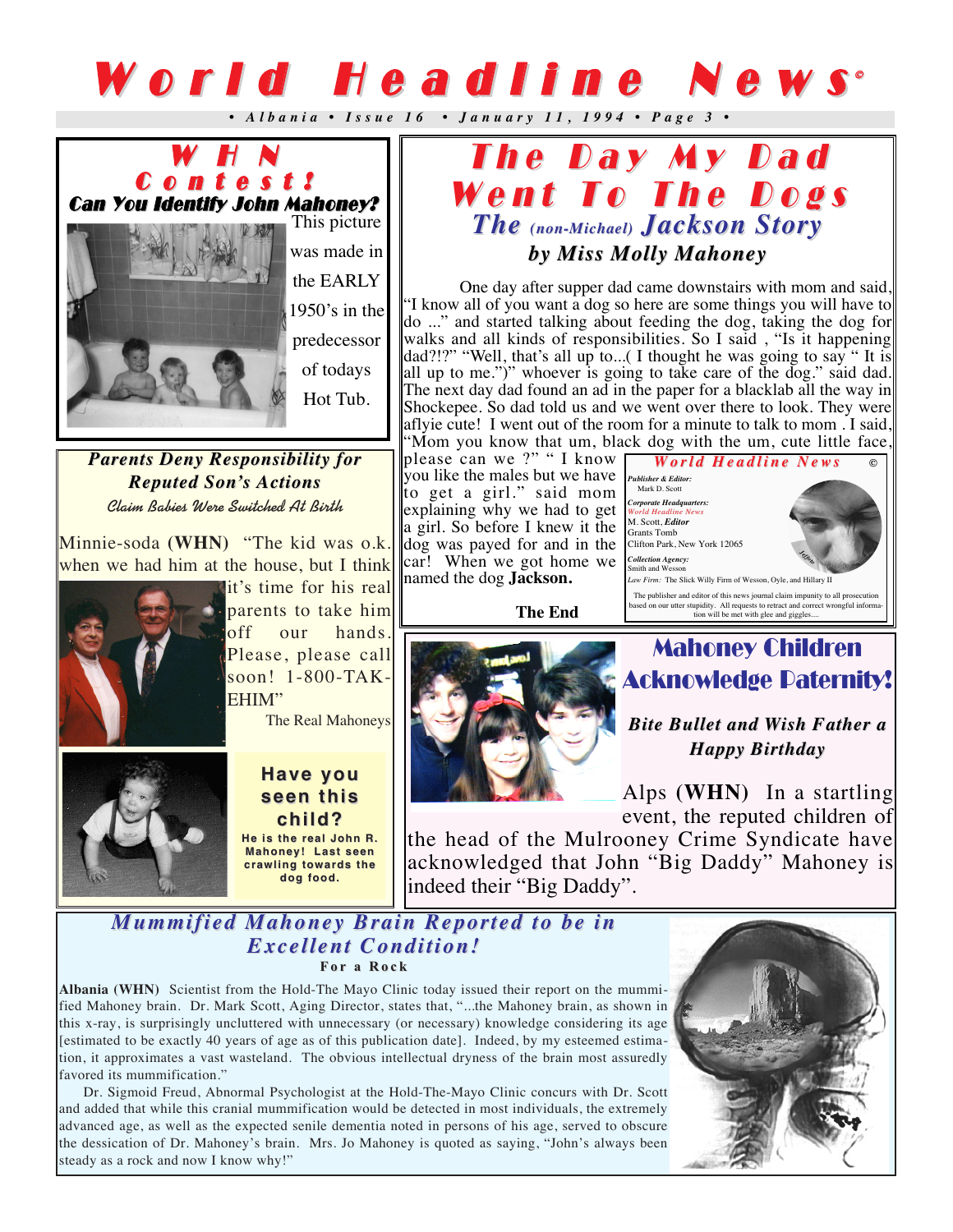# World Headline News

*• Albania • Issue 16 • January 11, 1994 • Page 4 •* 

## Mahoney Mahoney Indicted

### Charged WIth Psychological Mayhem! Charged WIth Psychological Mayhem!

Albania (WHN) It was learned today that Mr. Karl Goerz, father of Jo Mahoney, has filed felony psychological mayhem charges against Dr. John Mahoney. Mr. Goerz is quoted as saying, "I was a normal man until my lovely daughter married



that..that...that neanderthal John<br>Mahonev. Since Mahoney. then, things have changed. My other daughter has grown a beard (see related<br>story "Bearded "Bearded Lady") to avoid public recognition and I've had to move south of the border."

**J** is for **J**o, his loving wife,<br>**Q** is for **O**sakis, a vacation r

- is for **O**sakis, a vacation paradise,
- **H** is for **H**ome, a safe haven,
- **N** is for **N**aked, and misbehaving,

#### **FromThe R's**

**M** is for **Minnesota**, where your heart lies,

A is for Apple, as in Jo's pies,

**H** is for **H**umble, with all your skills,

- 
- **O** is for un**O**, the game with pile spills,<br> **N** is for Neighbors, and other good show is for **Neighbors**, and other good shows,

**E** is for fort"**E**", now everyone knows,<br> **F** is for **Y**es.

**Y** is for **Y**es, all your friends love you and wish you the best!

### S C A N D A L ! JOHN MAHONEY'S FIRST JOHN MAHONEY'S FIRST WIFE BECOMES BEARDED LADY IN CARNIVAL SIDESHOW Ashamed of Self - Hides From **Curious Public**

Albania **(WHN)** WHN Investigative Reporter Ned Ander-Thal has uncovered the startling fact that Dr. John Mahoney has ruined the life of not just Jo Mahoney but of Jo's sister Lee. Indeed, rumors persist that Lee Peterson may have actually been Dr. Mahoney's secret first wife. While these charges have not been verified (due only to a very suspicious fire in the "Mah-Mai" folder at the Hennipin County Clerks Office), several events lend credence to this claim.

Of primary importance is the finding that Lee Peterson has suffered through months, perhaps years, of

*The Mystery The Mystery "First" Wife of John Mahoney? John Mahoney?* The Missing e d di n c hotos

reverse electrolysis (similar to reverse osmosis) and has taken a job with a travelling carnival as "The Bearded Lady". When contacted regarding these allegations, Ms. Peterson would only say, "Look, I won't discuss these crazy allegations......damn, they still recognize me.....maybe some bushier sideburns and a move south of the border to see dad..."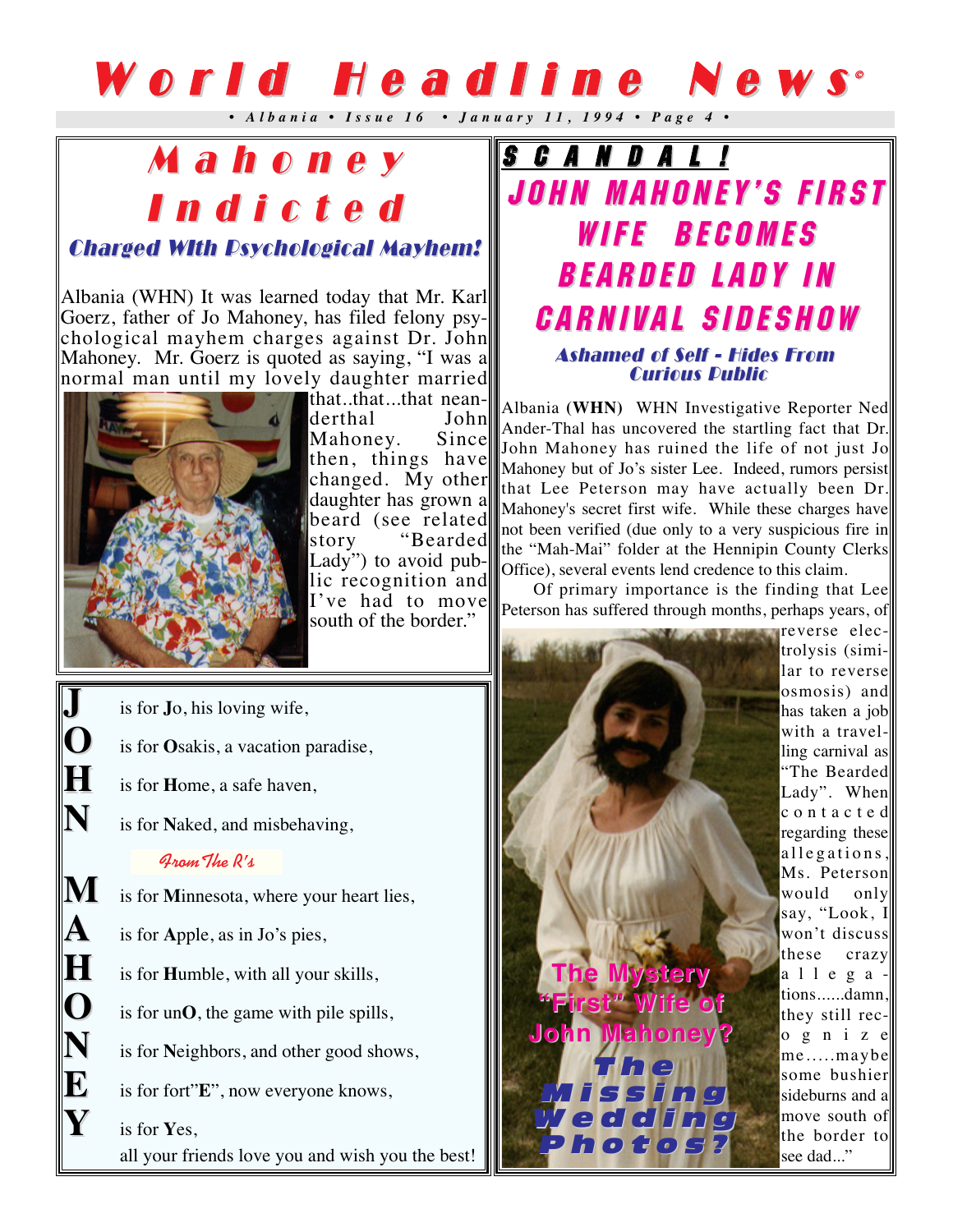# World Headline News<sup>®</sup>

*• Albania • Issue 16 • January 11, 1994 • Page 5 •* 

## **Funky and Forty: Funky and Forty: Hip Hop Tips To The Groovy Dudes & Dudettes of the 70's**

This public service series is being provided to those WHN readers who have passed into planned obsolescence (i.e., turned forty). We at the WHN feel it is important to at least understand those of us who still have some-



**ACTION PACKED MOVIE ADVENTURE!** 47 Academy Award Nominations

**Two-Pinkies Up by the San Francisco Reporter.**

*Starring Starring John Ries Mahoney III John Ries Mahoney III & Jo Mahoney & Jo Mahoney*

Not since **"Earnest Goes To Camp"** have we seen a movie as captivating as this! WHN Movie Critic Orson "Big Belly" Wells

thing to offer the world  $\parallel$  (i.e, are less than forty).

> **Hip Hop Hip Hop Tip No. Tip No. 107**

**Bell bottoms and platform shoes are back. Pull those suckers outa the box in the attic and hit the streets! Walk with an attitude and be**

## *Fearless Dr. Mahoney And Assistant To Solve The Mystery of the Lake Nokomis Monster Mystery of the Lake Nokomis Monster*

The Cold Waters of Lake Nokomis in Minnie-Soda **(WHN)** Brave bathtub explorer (see WHN Contest, Page 2) Dr. John Ries Mahoney III today announced that he and his faithful companion Ryan "The Duck" Peterson would solve the mystery of the Lake Nokomis Monster.

Dr. Mahoney, well known in the Land o'Lakes for his previous adventures at the Sri Lanka Curry House and his search for the great white whale at Moby Dicks, has reportedly lined up "Mrs. Pauls Fishsticks" as the corporate sponsor. Informed sources state that the expected cost of this Fantastic Voyage will exceed \$0.93 (reported to be the life savings of Dr. Mahoney).

Dr. Mahoney's selection of Ryan "The Duck" Peterson to accompany him has added to the confidence of Dr. Mahoney's scientific advisors. "The Duck" has been reported to actually know how to swim...something John "The Rock" Mahoney is still attempting to master. However, in case of a mishap, both adventurers have been tattooed to aid in their identification (police mug shots have also been taken of these very suspicious characters!). The WHN will keep its readers informed as to the progress of these fearless explorers into the unknown!